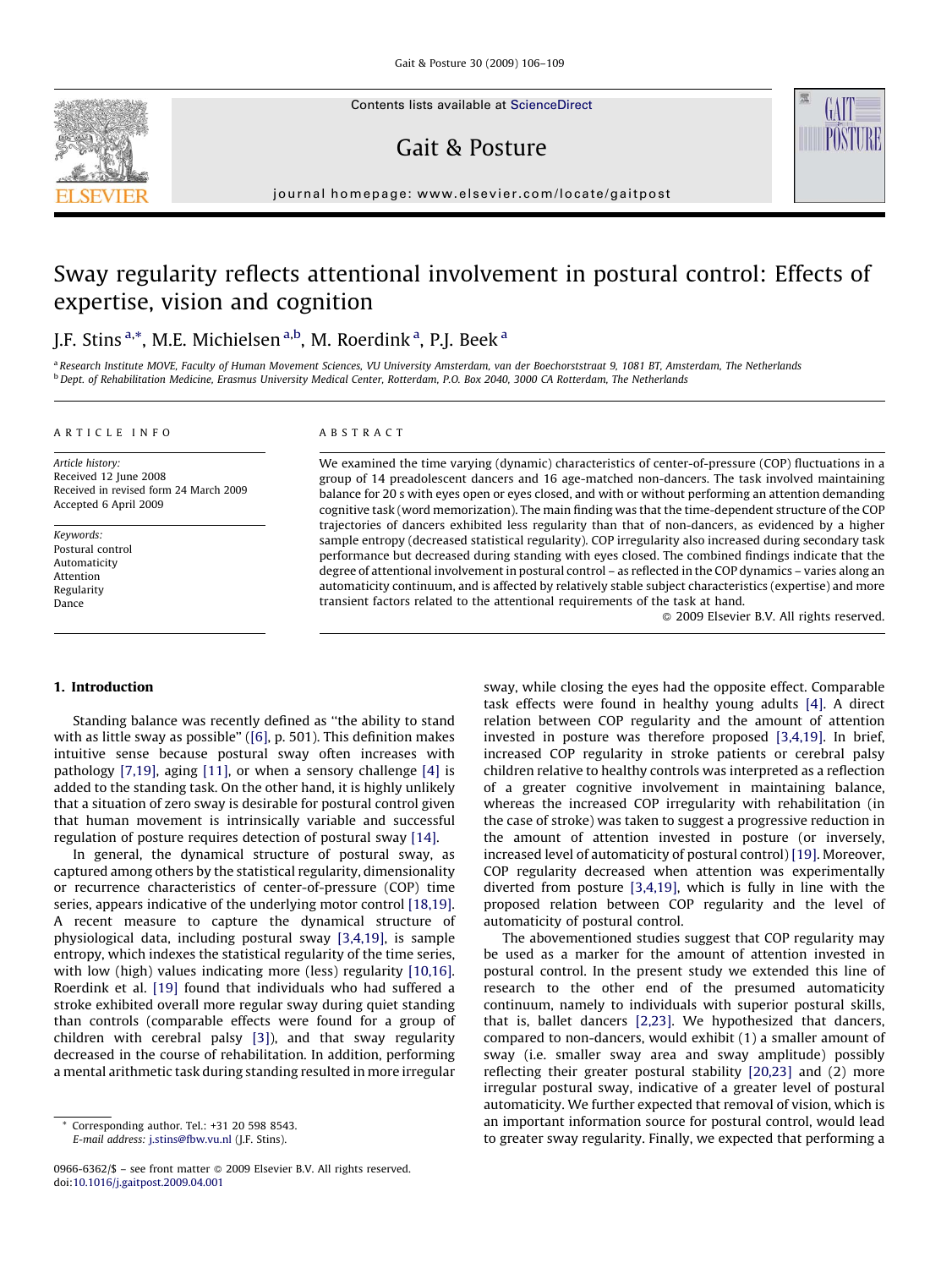

Fig. 1. Mean values of the three dependent posturographic measures, collapsed over group, vision and task. Error bars represent the standard error. Asterisks indicate a significant ( $p < .05$ ) difference between the two levels of a factor. D = dancers; ND = non-dancers; EO = eyes open; EC = eyes closed; ST = single task; DT = dual task.

secondary cognitive task, which was assumed to divert attention from postural control, would lead to more irregular postural sway. We adopted a complete factorial design, which allows us to test whether the expected attentional effects would combine in an additive (independent) or non-additive (interactive) manner. Specifically, in line with [\[4\]](#page-3-0) we anticipated that diverting attention from postural control in standing with eyes open would have a smaller effect on sway regularity of ballet dancers than controls, reflecting the expected greater level of automaticity of dancers.

# 2. Methods

# 2.1. Participants

Fourteen young preprofessional dancers (mean age = 12.4 years, range 11.5–13.3 years, 11 girls) from the Preliminary Dance Education of the Dutch National Ballet Academy in Amsterdam participated in the experiment. They were in their second dance education year. Preliminary Dance Education takes about 9 years, from age 10 to 18, during which daily dance training (3–4 h per day) is combined with regular school education; a successful audition is necessary for entering the Academy.<sup>1</sup> Sixteen children attending a regular primary school served as a control group (mean age = 12.0 years, range 11.0–13.2 years, 12 girls). All children's parents gave their informed consent. The study was approved by the local Ethics Committee.

#### 2.2. Procedure

Participants stood barefoot on a custom made strain gauge force plate (dimensions: 1 m  $\times$  1 m; sampling frequency: 100 Hz; resolution: 0.28 N/bit; resonance frequency: 30 Hz), with the feet placed 8 cm apart and the arms hanging relaxed alongside the body. COP recordings were made under four experimental conditions: eyes open, eyes closed, eyes open while performing a dual task, and eyes closed while performing a dual task. Each participant performed each condition four times, resulting in a total of 16 trials per participant. The trials were presented in random order. Trial duration was 20 s. During the eyes open trials participants were instructed to stand still and look straight ahead at a white sheet of paper which was attached at eye-height to a wall two meters in front of them.

The dual task consisted of a memory task. An audiotape was played containing previously recorded words (Dutch nouns). Ten words were presented at a frequency of 0.5 Hz per trial and participants were instructed to fully concentrate on these words and to memorize as many words as possible. At the end of each dual task trial participants were asked to verbally report the words they memorized. The experimenter scored the number of correctly remembered words.

#### 2.3. Data analysis

Prior to all analyses, the mean was subtracted from mediolateral and anterioposterior COP trajectories, which were subsequently bi-directionally filtered (2nd order low-pass Butterworth filter, cut-off frequency 12.5 Hz). Two participants (1 dancer, 1 non-dancer) were excluded from further analyses because their COP recordings contained artifacts. For the remaining participants postural sway was quantified by means of two common, scale-dependent posturographic measures. First, the average COP distance to the origin of the mean-centered posturogram was determined (i.e. sway amplitude in mm; see [\[13\];](#page-3-0) Eq. (4)). Second, the area of postural sway was determined from the posturogram, defined as the area covered by the ellipse enclosing approximately 95% of the samples along the COP trajectory (i.e. sway area in  $mm^2$ ; see [\[13\];](#page-3-0) Eq. (18)).

To examine the dynamical structure of COP trajectories in more detail, independent of their size or scale, COP time series were normalized to unit variance by dividing them by their respective standard deviations, resulting in a normalized posturogram. A scale-independent COP measure was obtained from this normalized posturogram, namely sample entropy [\[3,4,19\]](#page-3-0). Sample entropy is defined as the negative natural logarithm of an estimate of the conditional probability that subseries (epochs) of length m that match pointwise within a specific tolerance also match at the next point. Lower sample entropy values imply more regular COP time series, that is, a greater likelihood that sets of matching epochs in a time series will be followed by another match within a certain tolerance. Conversely, highly irregular COP time series are characterized by the fact that sets of matching epochs tend to be followed by data samples of different values, resulting in larger sample entropy estimates (for a more formal and detailed treatment see [\[10,15,16\]\)](#page-3-0). Sample entropy was quantified from the normalized posturogram by using the polar coordinate time series, which was first normalized to unit variance for this purpose. To optimize the choice of the tolerance for a given  $m$  (in our case,  $m = 3$ ) we selected the median value of the optimal tolerance over all trials [\[10,19\]](#page-3-0) (in our case, 0.05; median value of the efficiency metric ( $\pm$ standard deviation) 3.91% ( $\pm$ 0.64%)). The algorithm used for calculating sample entropy was obtained from PhysioNet ([\[8\];](#page-3-0) [http://www.physio](http://www.physionet.org/)[net.org\)](http://www.physionet.org/). Note that sample entropy is conceptually and computationally very similar to approximate entropy [\[12,16\]](#page-3-0). Both measures were originally developed to quantify regularity in heart rate dynamics. Like sample entropy, approximate entropy has also been applied to COP time series and proved to be a reliable index of the recovery of postural control after cerebral concussion [\[1\].](#page-3-0)

#### 2.4 Statistics

Dependent posturographic measures were averaged over the four repeated trials in each condition. A repeated measures analysis of variance was conducted for each dependent measure with the between-subjects factor group (2 levels: dancers, nondancers) and the within-subject factors vision (2 levels: eyes open, eyes closed) and task (2 levels: single task, dual task).

# 3. Results

The means of the three dependent variables collapsed over independent variables are depicted in Fig. 1.

# 3.1. Sway amplitude

Group and vision significantly affected sway amplitude  $(F(1,$ 26) = 9.72,  $p < .01$  and  $F(1, 26)$  = 36.86,  $p < .001$ , respectively); sway amplitude was smaller for dancers than for non-dancers and for standing with eyes open than for standing with eyes closed. No other main or interaction effects were significant.

 $1$  Although we did not collect data on the young dancers' pre-academy dance experience, we know from an extensive earlier study ( $N = 175$ ) with young dancers in three Dutch pre-professional dance academies (including the present one in Amsterdam) that the majority of these children start their dance education at a local dance school at the age of 4–6 years [\[22\].](#page-3-0)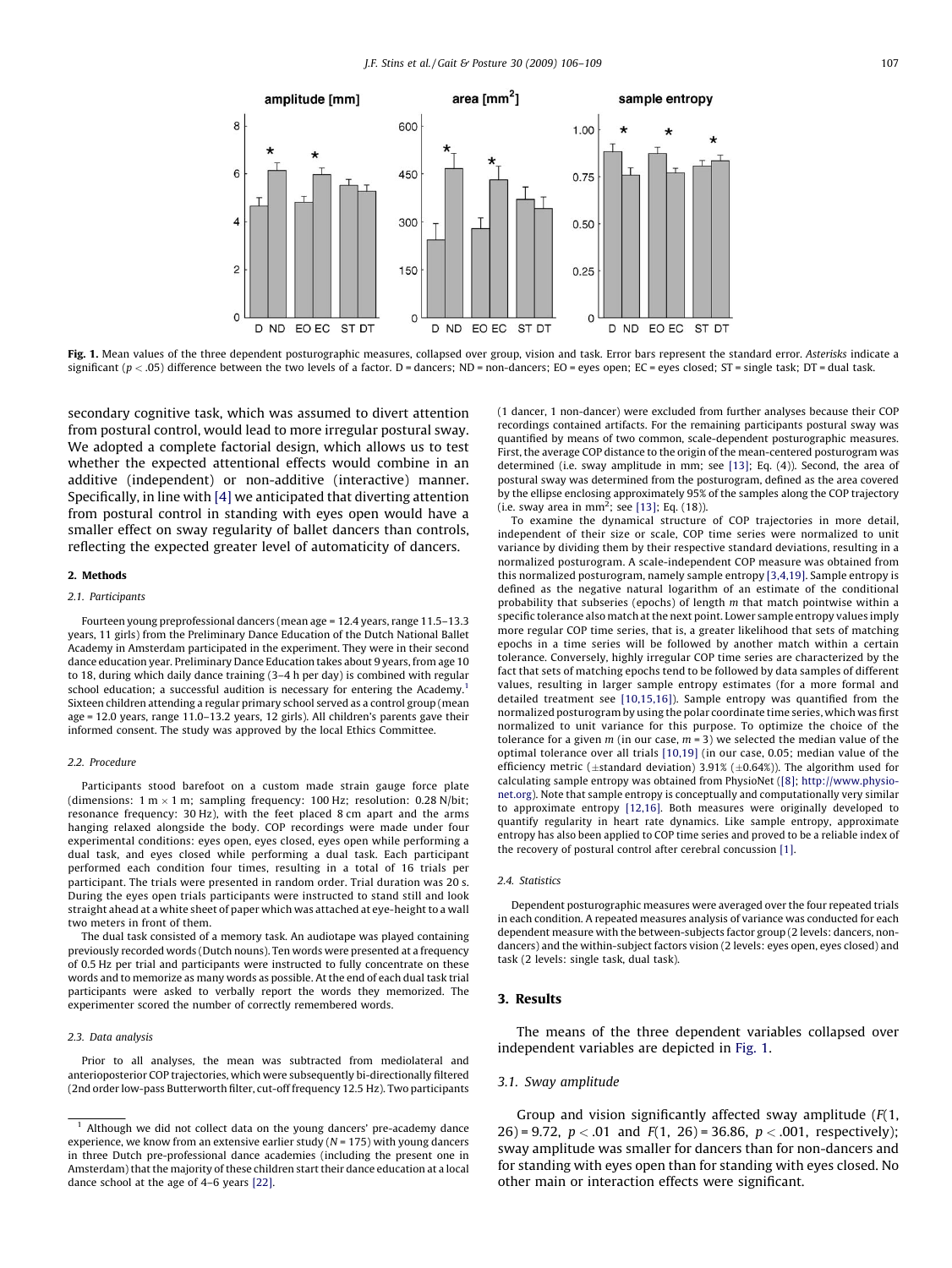

**Fig. 2.** Group (dancers versus non-dancers)  $\times$  vision  $\times$  task interaction on sample entropy. Error bars represent the standard error for each condition. Asterisks indicate a significant ( $p < .05$ ) difference between paired conditions. EO = eyes open; EC = eyes closed; ST = single task; DT = dual task.

### 3.2. Sway area

Group and vision significantly affected sway area  $(F(1,$ 26) = 10.07,  $p < .01$  and  $F(1, 26)$  = 26.02,  $p < .001$ , respectively), as did the group  $\times$  vision interaction (F(1, 26) = 5.65,  $p$   $<$  .05). The interaction revealed that postural sway of both groups covered a greater area in the posturogram when the eyes were closed, but that this effect was greater for non-dancers  $(355 \text{ mm}^2 \text{ versus}$ 578 mm<sup>2</sup>) than for dancers (203 mm<sup>2</sup> versus 284 mm<sup>2</sup>). No other main or interaction effects were significant.

# 3.3. Sample entropy

Group and vision significantly affected sample entropy (F(1, 26) = 4.88,  $p < .05$  and  $F(1, 26) = 50.31$ ,  $p < .001$ , respectively); sample entropy was higher for dancers than for non-dancers and lower with eyes closed than with eyes open. In addition, the effect of task was significant  $(F(1, 26) = 5.05, p < .05)$ , revealing that sample entropy was higher when performing the memorization task than without. Finally, the group  $\times$  vision  $\times$  task interaction was significant ( $F(1, 26) = 6.72$ ,  $p < .05$ ; see Fig. 2 for mean values). A posteriori t-tests revealed that the introduction of a cognitive task had no effect on sway regularity in the eyes open condition for dancers ( $t(12)$  = 0.09,  $p > 0.1$ ); the same was true in the eyes closed condition for controls  $(t(14) = 0.18, p > .1)$ . In line with the main effect of task, the t-tests revealed increased sample entropy in the eyes closed condition for dancers  $(t(12) = 2.58, p < .05)$  and in the eyes open condition for non-dancers  $(t(14) = 2.87, p < .05)$  with the addition of the cognitive task.

# 3.4. Memory performance

The dancers correctly recalled significantly more words  $(5.3 \pm 1.1)$  than the non-dancers  $(4.3 \pm 0.8, t(26) = 2.63, p < .05)$ . Main and interaction effects on secondary task performance with vision were not significant.

# 4. Discussion

The results of the present study were in line with our expectations. Dancers exhibited a smaller amount of postural sway (i.e. smaller sway amplitude and sway area), suggesting that their balance was overall more stable than that of non-dancers (see also [\[9,20,23\]\)](#page-3-0). As hypothesized, postural sway of dancers was characterized by more irregular COP fluctuations (as exemplified by higher sample entropy), indicating that their balance was somewhat more automatized (less attention demanding) than non-dancers. This finding is in agreement with Schmit et al. [\[20\],](#page-3-0) who – using recurrence quantification analysis [\[18\]](#page-3-0) – also found that dancers exhibited less regular sway patterns than controls. They [\[20\]](#page-3-0) postulated that the increased 'noisiness' of postural motions in dancers was indicative of greater behavioral flexibility, allowing them to more easily switch between behavioral modes. Furthermore, as in our previous study [\[4\],](#page-3-0) we observed more regular postural sway for standing with eyes closed (see also [\[9\]\)](#page-3-0), while performing an attention-demanding memory task resulted in less regular postural sway. This joint result is consistent with an attentional interpretation of sway irregularity [\[3,4,19\].](#page-3-0)

There may be several reasons for the observed differences in sway characteristics between dancers and non-dancers such as better balance control [\[2\]](#page-3-0) and increased use of somatosensory information [\[21\]](#page-3-0), to name a few. Foremost, however, our findings hint at the possibility that the attentional requirements for maintaining balance are skill dependent. A previous study involving stroke survivors suggested that automaticity of postural control was compromised in this group, and was then regained to some degree in the course of rehabilitation, as evidenced by systematic increases in the irregularity of sway [\[19\]](#page-3-0). This finding is consistent with a recent study by Donker et al. [\[3\]](#page-3-0), who found that children with cerebral palsy exhibited a larger amount of sway characterized by more regular COP fluctuations than typically developing children. We submit that the converse holds for dancers: their perceptual-motor skill seems to afford more automatic balance control, and hence requires less cognitive involvement, resulting in a less regular sway pattern. Presumably, the observed three-way interaction of group, vision, and task may have reflected a ceiling effect regarding the level of automaticity of dancers when standing with eyes open, in that the addition of an attention-diverting memorization task did not result in a further decrease in COP regularity (see also [\[4\]\)](#page-3-0). Put differently, it could well be that the level of automaticity had already reached its maximum in the condition where dancers were standing with their eyes open, so that the addition of an attention-diverting task did not result in an even further increase in postural automaticity. This finding is consistent with our hypothesis regarding differential effects of expertise on COP regularity when standing with eyes open. However, we did not anticipate the absence of a task effect in the eyes closed condition, as observed for the controls (see Fig. 2). A tentative explanation for this finding could be that this condition was so challenging that controls paid less attention to listening to and memorizing the words, and instead prioritized postural control over cognitive performance. In other words, there could have been a trade-off between the challenges imposed by the balance task and the demands of the memorization task, yet the associated decrease in memory performance of controls in the eyes closed condition was not observed. However, this effect could well have failed to emerge due to the limited discriminative power of the memory task as a result of the integer scoring. This admittedly ad hoc explanation at least underscores the fact that subjects may prioritize task performance in unexpected ways [\[5,17\]](#page-3-0). Thus, we propose that the observed three-way interaction results from the combination of a ceiling effect in dancers on automaticity, and a strategic trade-off between cognitive effort and postural control in non-dancers. The finding that dancers were better able to integrate postural activity (standing) with the task of memorization, as evidenced by superior word recall, is at least consistent with this interpretation. In a similar vein, Vuillerme and Nougier [\[23\]](#page-3-0) interpreted the faster (relative to controls) probe reaction times observed for dancers during unipedal upright standing to imply